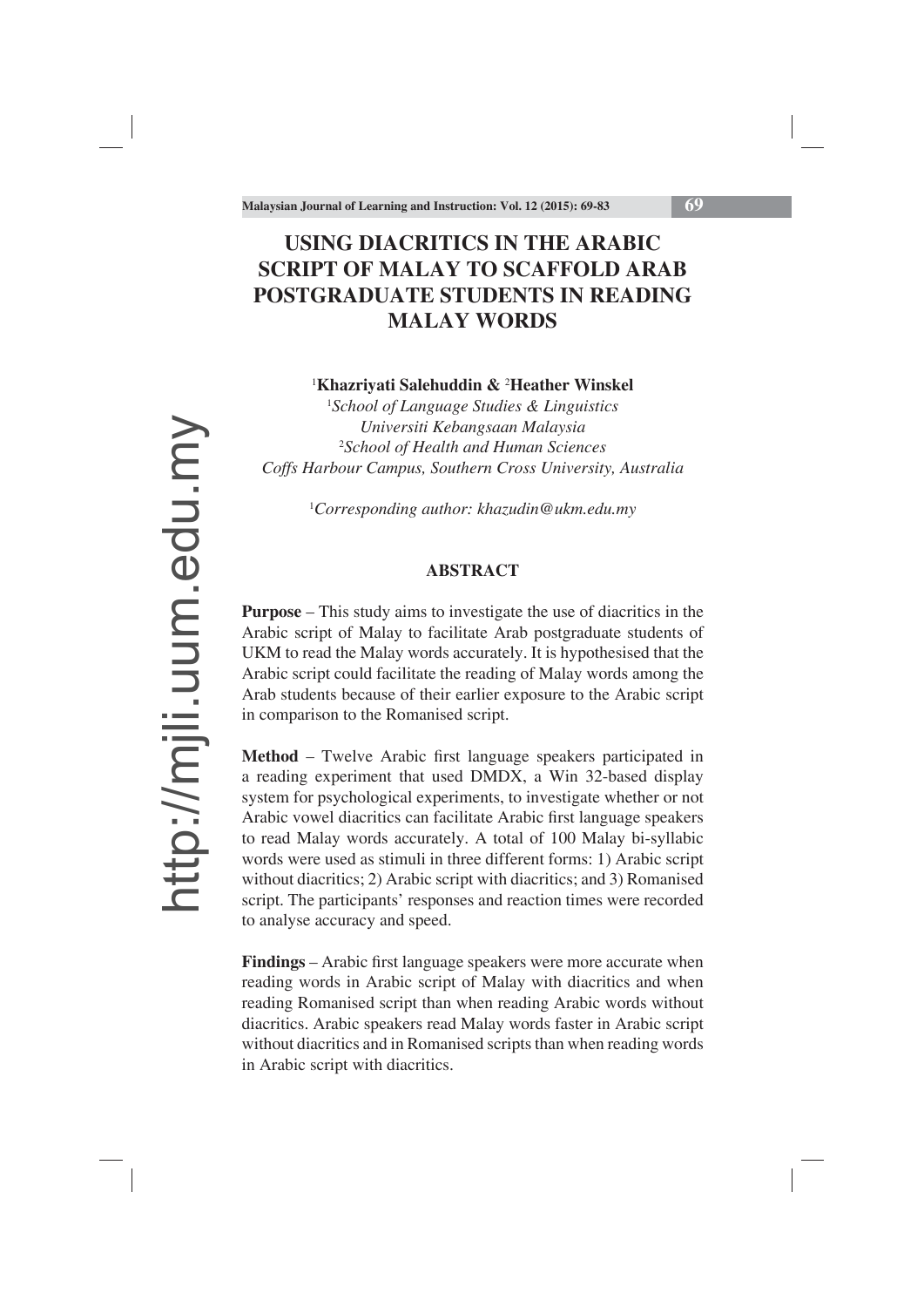**Significance** – This study shows that the use of a more familiar script to a certain extent does facilitate language learners to produce the target language more accurately compared to using a less familiar script. Hence, educators should explore any possible means to scaffold learners in their learning process.

**Keywords**: Arabic script, cognitive complexity, DMDX, Malay, psycholinguistics, reading.

## **INTRODUCTION**

Scaffolding is a concept that is mentioned every time references are made to Vygotsky's 'Zone of Proximal Development' (ZPD) theory (Vygotsky, 1961, cited in Harris, 2008). Although this concept was never spelled out literally as "scaffolding" by Vygotsky, the notion of "scaffolding" is indeed the foundation of the theory. This is so due to the fact that ZPD refers to the imaginary zone between what learners can perform without help from others and what they cannot perform without help. In other words, it is "the region between what children already know and what they are capable of learning under guidance" (Schaffer, 2008, p. 125). For a learner to be able to move from what they cannot perform without help to what they can perform without help, a special platform is needed to temporarily support them so that they will be able to proceed to a more difficult task. This temporary platform will be removed when the learner is able to perform the once-a-difficult task without help. The act of providing the 'temporary platform' is what 'scaffolding' is (Moll, 2014).

Although ZPD was initially commonly applied in child development, the notion of ZPD has now been expanded to the adult learning process. Lebak and Tinsley (2010), for example, show that the ZPD and scaffolding concept (which they refer to as 'Zone of Reflective Capacity') work well with adults. With this in mind, we would like to apply the notion of scaffolding in the process of developing novice readers into more competent readers.

Reading is a highly complex process (Rayner, Pollatsek, Ashby, & Clifton, 2012) because it involves many different processes that are related to one another in many different ways. Because of this,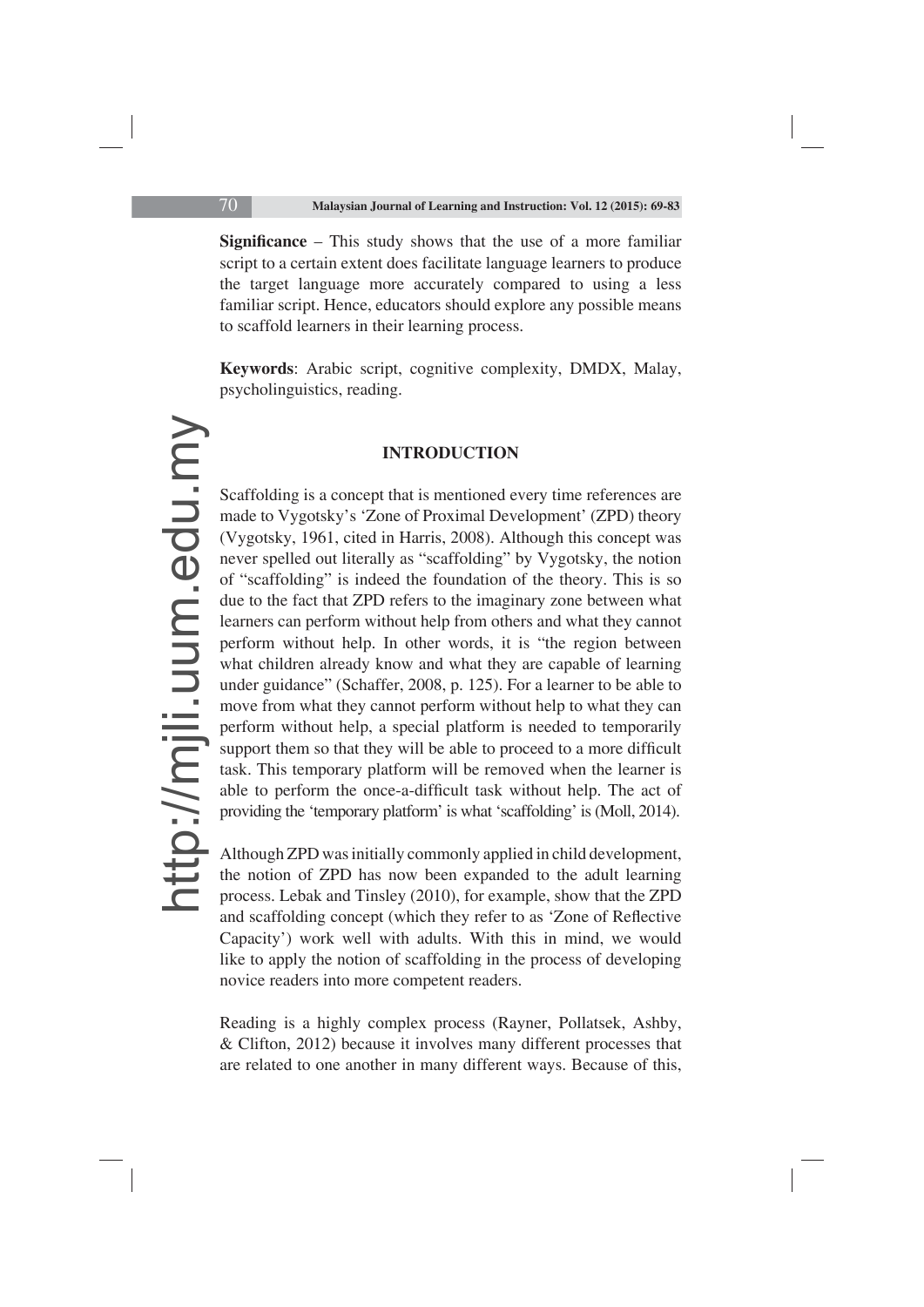reading is one area that is constantly studied within the field of cognitive psychology (Plaut, 1997) and psycholinguistics. Reading is studied to investigate how texts are perceived, comprehended, remembered and produced. In order to probe into what actually happens in the cognition while reading is taking place, the 'empirical experimentation' approach is often adopted by cognitive psychologists and psycholinguists to explain the processing mechanisms involved in reading (Rayner et al., 2012).

Although reading experiments have been widely conducted in various parts of the world, particularly those that investigate reading texts in English, Greek, Roman, Hebrew, Japanese and Chinese, such experiments are scarce when it comes to reading Arabic texts in the Arabic script. Other than studies by Abu-Rabia (2002), Abu-Rabia & Siegel (2003) and Taouk & Coltheart (2004), to the knowledge of the authors, no other studies have been conducted to investigate the cognitive processes that are involved in reading texts in the Arabic script. Both Abu-Rabia and Siegel (2003) and Taouk and Coltheart (2004), for example, studied the reading of Arabic by Arab children. Abu-Rabia and Siegel's (2003) study, which was conducted in the form of written tests, showed that being multilingual does not affect children's reading development; whereas Taouk and Coltheart (2004) found that children develop their reading of Arabic (in Arabic script) in the same stages as they develop their reading of English (in Romanised script). However, while these studies investigated children's reading accuracy, none of them examined readers' reaction time in their data analysis. In addition, neither of them examined reading the Arabic script in languages other than the Arabic language.

The Arabic morphological system is a "root-based" system (Abu-Rabia, 2002, p. 300), formed via a combination of consonants that make up the basic meaning of words (Abu-Rabia & Siegel, 2003). The derived meanings are pronounced differently depending on the different vowels that accompany the consonants. For example, the combination of Arabic consonants  $/f/$ ,  $/t/$  and  $/\hbar$  / which semantically refers to 'open', are read as /fataha/ 'he opened'), and /fataha/ ('opening') in different contexts. Readers will have to decide beforehand how to read the words based on the context of the occurrence of the words, making the Arabic script a 'deep'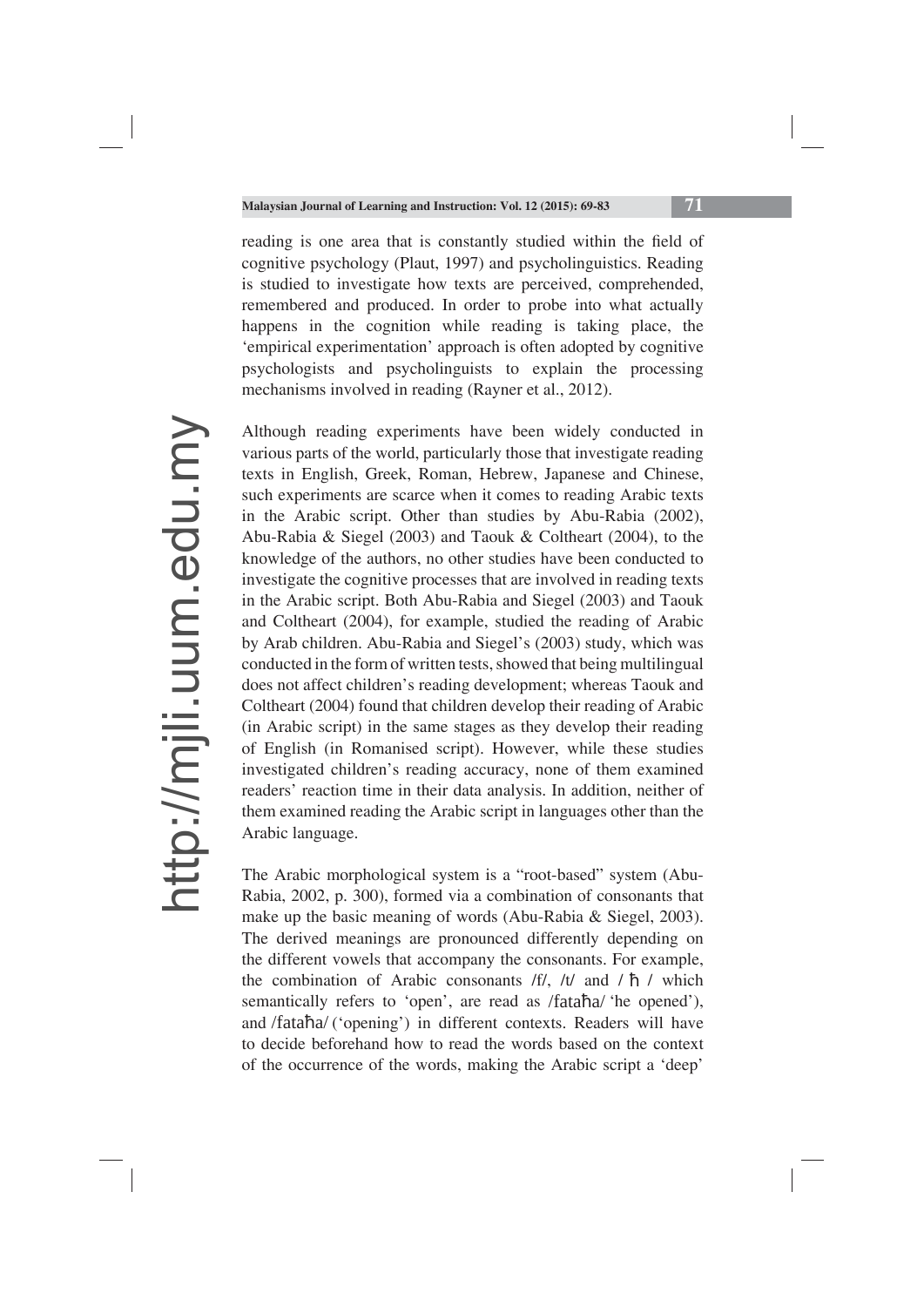orthography. In order to solve this problem, the vowel diacritics (*tashkeel*) are introduced into the Arabic writing system, particularly for novice readers, to make the script a more transparent or 'shallow' orthography. The vowel diacritics are later gradually removed from the Arabic writing system (to become more opaque or 'deep') for more advanced readers. This can be considered as a form of "scaffolding" that is used in Arabic literacy.

The Arabic script is not only used in the Arabic language. Urdu, Persian, Sindhi and Malay are among the other languages in the world that use the Arabic script in the written form of their languages. However, in Malaysia, the Romanised script of Malay is used more widely than the Arabic script of Malay. The usage of the Arabic script for written Malay is somewhat limited to religious texts since the script is relatively more complex for the Malay language in comparison to the Romanised script (Salehuddin, 2012). In particular, reading the various forms of vowels that exist in the Malay sound system is a challenging task for the readers since what readers may see in the Arabic script of Malay may not map readily onto the Malay vowel phonemes.

To illustrate, while there are 10 vowel phonemes in the Malay phonological system, there are only three vowel letters in the Arabic script, namely '*alif*' (''), '*ya*' (' $\varphi$ ') and '*wau*' (' $\varphi$ ') (See Table 1 for the mapping of Arabic vowel letters onto the Malay sound system). From the perspective of Contrastive Analysis, this phenomenon is known as a 'Divergent Phenomenon' - a phenomenon that has the highest degree of difficulty for learners to learn or acquire a language (Gass & Selinker, 2008).

Table 1

*How the Arabic Vowel Letters are Mapped onto the Malay Sound System (Adapted from Salehuddin, 2012, p. 1188)*

| Arabic vowel letters | Malay vowel phonemes                             |
|----------------------|--------------------------------------------------|
| 619                  | /a/                                              |
| 'ي'                  | $/i/$ , $/I/$ , $/e/$ , $/e/$ , $/a/$            |
| $\cdot$ $\cdot$      | $/u/$ , $/\nu/$ , $/\nu/$ , $/\nu/$              |
| No symbol            | /a/, /i/, /ɪ/, /e/, /ɛ/, /ə/, /u/, /ʊ/, /o/, /ɔ/ |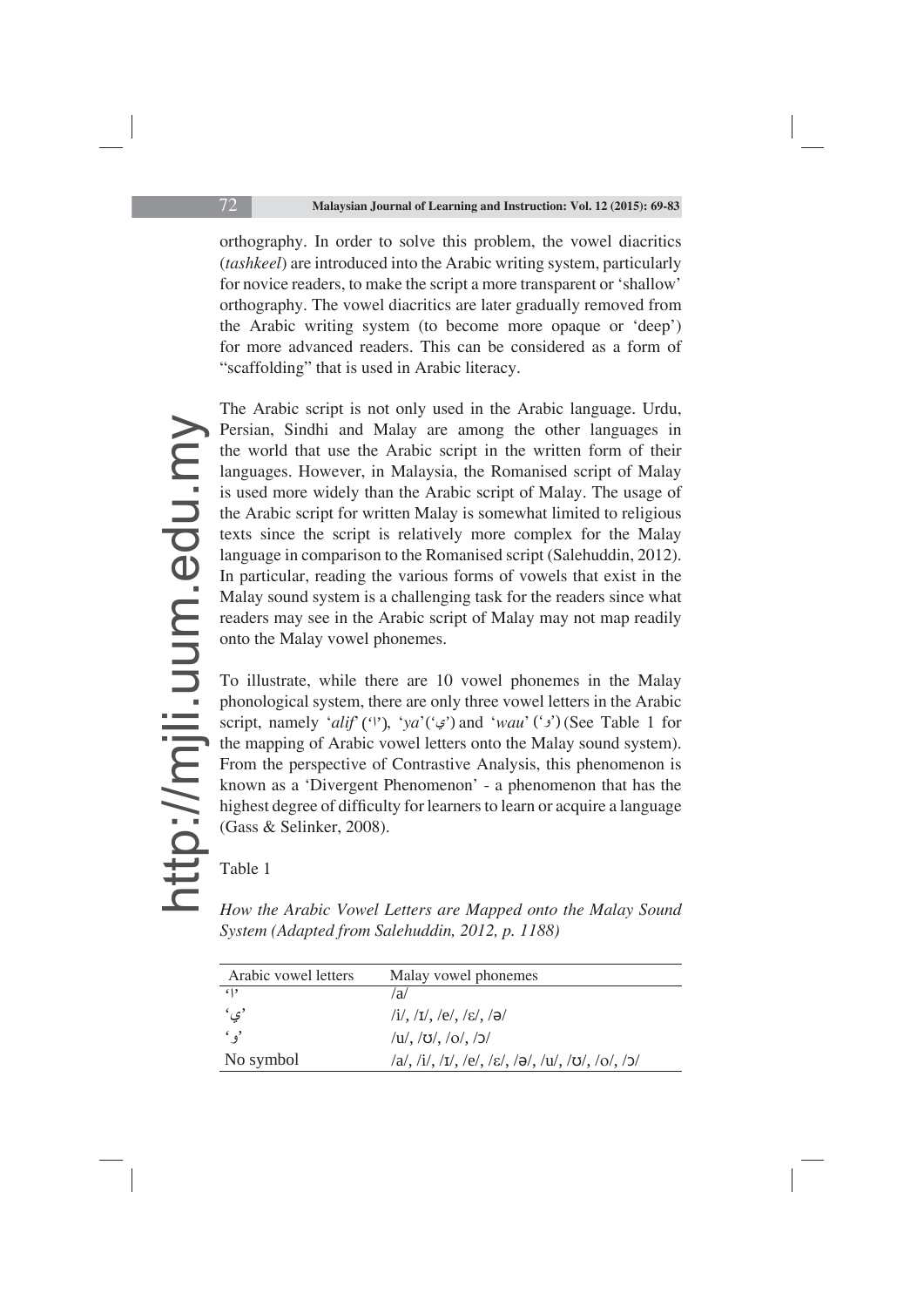With the aim of reviving the popularity of the Arabic script of written Malay, Salehuddin (2013) proposed several transformations in the Arabic script to facilitate the process of reading the Arabic script of Malay. One of the transformations proposed was the introduction of vowel diacritics into the Arabic script of written Malay – a feature that is not currently present in the script for the Malay language. A reading experiment on a group of Malay readers has shown that this transformation has benefitted the readers in terms of reading accuracy (Salehuddin & Winskel, 2014).

Following earlier studies on the Arabic script of written Malay, this paper presents findings of a study that was conducted to investigate if the introduction of vowel diacritics into the Arabic script of written Malay can act as a form of scaffolding to help novice readers of Malay (in this case Arabic first language speakers) to read Malay words more accurately. It was hypothesised that Arabic first language speakers would not face difficulty when reading Malay words in the Arabic script and that these speakers will read Malay words more accurately with faster reaction times when the words are presented in the Arabic script with diacritics than without diacritics. It was also hypothesised that the same group of readers will read Malay in the Arabic script more accurately with faster reaction times in comparison to reading Malay in the Romanised script and that preference in script types will influence the accuracy and the reaction times when reading Malay words in the Arabic script. Arabic first language speakers read the Arabic scripts earlier and more frequently than they read the Romanised script; hence, despite the divergence in the Malay phonology in comparison to Arabic, familiarity with the Arabic script will probably make it easier for Arabic first language speakers to read Malay in the Arabic script. In addition, the use of vowel diacritics in the Arabic script of Malay may help reduce the difficulty in deciding which vowels to use when reading the Malay words.

Being the national language of Malaysia, the Malay language is made a compulsory subject to be learned by non-Malaysians who wish to pursue their studies at Universiti Kebangsaan Malaysia (UKM). Because the Romanised script is the standard script for the Malay language, the Malay language is taught to all foreign students using the Romanised script.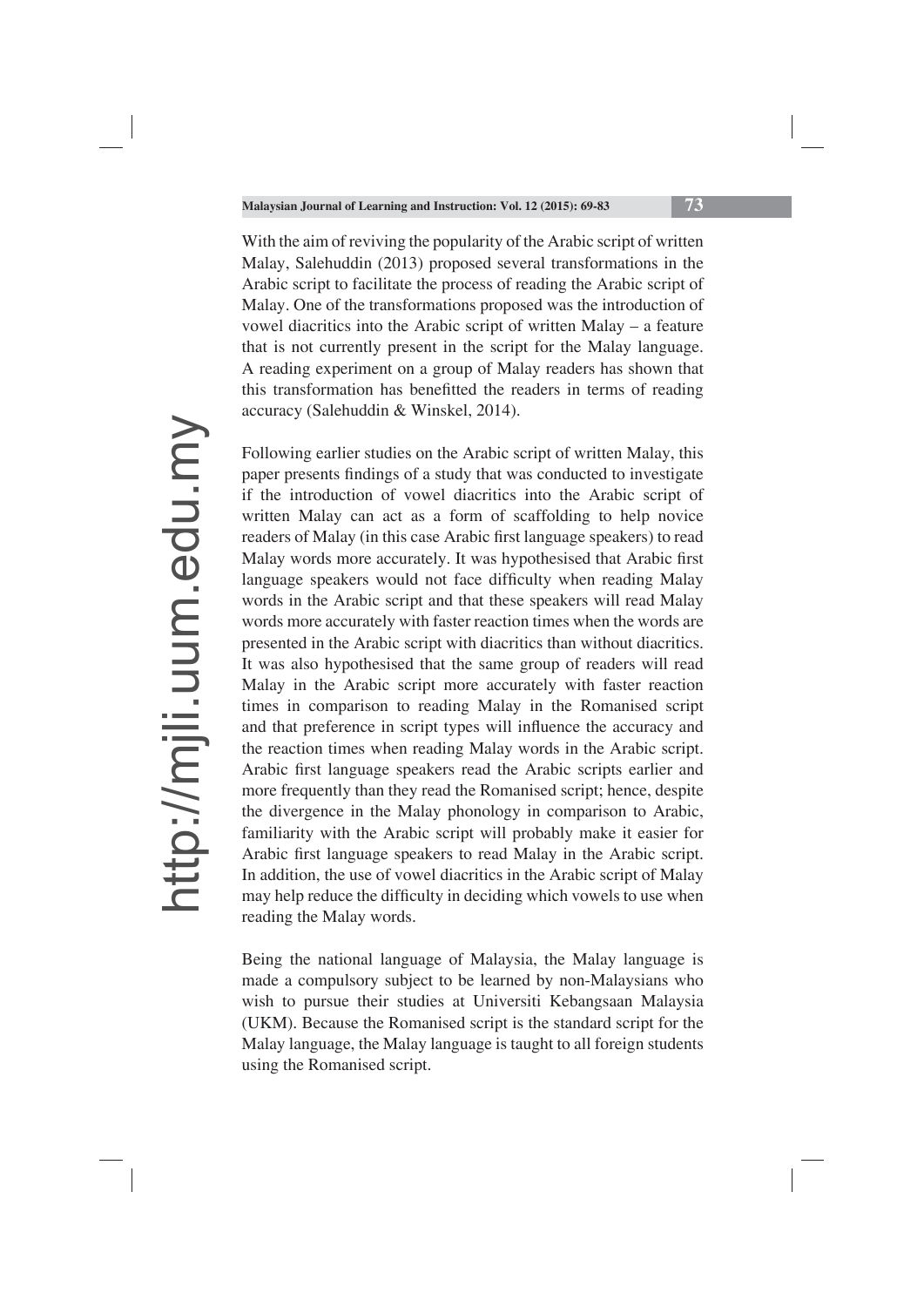To the first language speakers of Arabic, the Malay language is a foreign language; hence, learning to read in that language may be a difficult task. This is because from the Contrastive Analysis perspective, there are quite a number of differences between Arabic and Malay, among others, in their phonological, morphological and semantic systems. Where the learning of the Malay writing system is concerned, Arabic first language speakers have to rely on the writing system of their second language, i.e., the English language, in order to learn to read Malay. The question is, would it be easier for first language speakers of Arabic to read Malay in the Arabic script? Would it also be easier for the first language speakers of Arabic to read Malay in the Arabic script if vowel diacritics are introduced in the Arabic script of Malay?

## **METHODOLOGY**

Twelve readers (nine male, three female) who are first language speakers of Arabic participated in this study. They are postgraduate students at UKM. All of them regard the Malay language as a foreign language and English as their second language. They only had very limited words in their Malay vocabulary list and they could only form simple Malay sentences. They were quite proficient in the English language as all of them had scored above 6.0 in their TOEFL examination; a pre-requisite to be a postgraduate student at the School of Language Studies and Linguistics (SoLLs), UKM. They all had been exposed to the Romanised script since they were in their early teens, i.e., since they learned English in schools in their homeland. All participants had normal or corrected-tonormal vision. They were between 26 and 39 years old and were recruited after an invitation was circulated to several postgraduate students at SoLLs. Prior to the session, each participant answered a questionnaire designed to gauge his or her fluency in reading Arabic, with and without diacritics. The participants' speed when reading a sentence in Arabic with the vowel diacritics was between 2.4 seconds and 5.0 seconds whereas their speed when reading a sentence in Arabic without the vowel diacritics (similar length) was between 1.4 seconds and 5.8 seconds. Six of the participants preferred to read texts in the Arabic language without the vowel diacritics.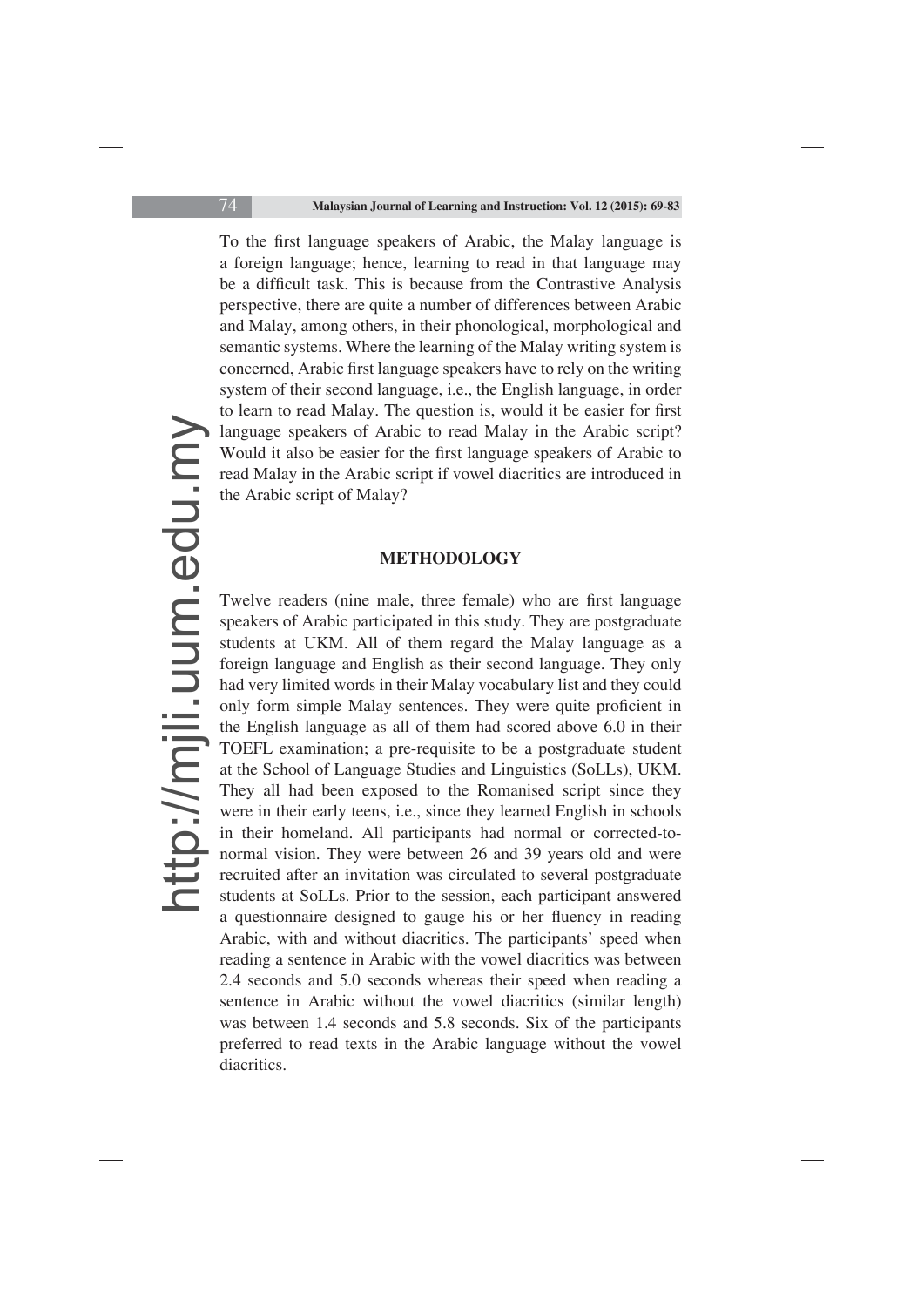All participants were tested individually. Each of them sat approximately 50 cm in front of a *Multi-touch Full HD All-in-One* computer. Prior to the experimental session, each participant was briefed that Malay words written in Arabic scripts (printed in cursive) would be presented on the computer monitor and their task was to read the words aloud. Eighteen (18) bi-syllabic Malay words of various syllable structures (see Table 2 for the Malay bisyllabic structures and frequency of occurrence) were presented to the participants as practice trails using the DMDX, a Win 32-based display system for psychological experiments that records reaction times to visual and auditory stimuli. Reaction times in reading experiments give information on the reading speed; hence, the speed recorded in the experiment is a good indication with regards to the degree of difficulty of particular reading materials. Eighteen words were given to the participants in the practice session to familiarise them with the procedure. After reading all the words in the practice trials, participants were asked to proceed to the experimental session by pressing the 'space bar' key. All instructions were given to the participants in English.

## Table 2

*Malay Bi-syllabic Structures and their Frequency of Occurrence in the Experiment*

| Malay Bi-Syllabic Structures |                                 |    |    |    | $0 \, \text{VL}$ 1 VL (1) 1 VL (2) 2 VL (1,2) |
|------------------------------|---------------------------------|----|----|----|-----------------------------------------------|
| 1.                           | CV.CV (e.g., <i>bumi</i> )      | 16 | 5  | 5  | 2                                             |
|                              | 2. CV.CVC (e.g., sakit)         | 8  | 11 | 16 | 3                                             |
| 3.                           | CV.CVV (e.g., ramai)            | 8  |    |    |                                               |
|                              | 4. CVC.CV (e.g., <i>rimba</i> ) | 6  |    |    |                                               |
|                              | 5. CVC.CVC (e.g., timbun)       | 1  | 3  |    | 3                                             |
|                              | 6. CVC.CVV (e.g., bantai)       |    | 4  |    |                                               |
|                              | TOTAL                           | 40 | 30 | 22 | 8                                             |

*Note*: "C" refers to consonant sound and "V" refers to vowel sound. Hence, "CV" refers to a syllable with one consonant sound and one vowel sound. "VL" refers to Vowel letters; hence, "0 VL" means no vowel letter in the word whereas "1 VL (1)" means 1 vowel letter in the first syllable of the word.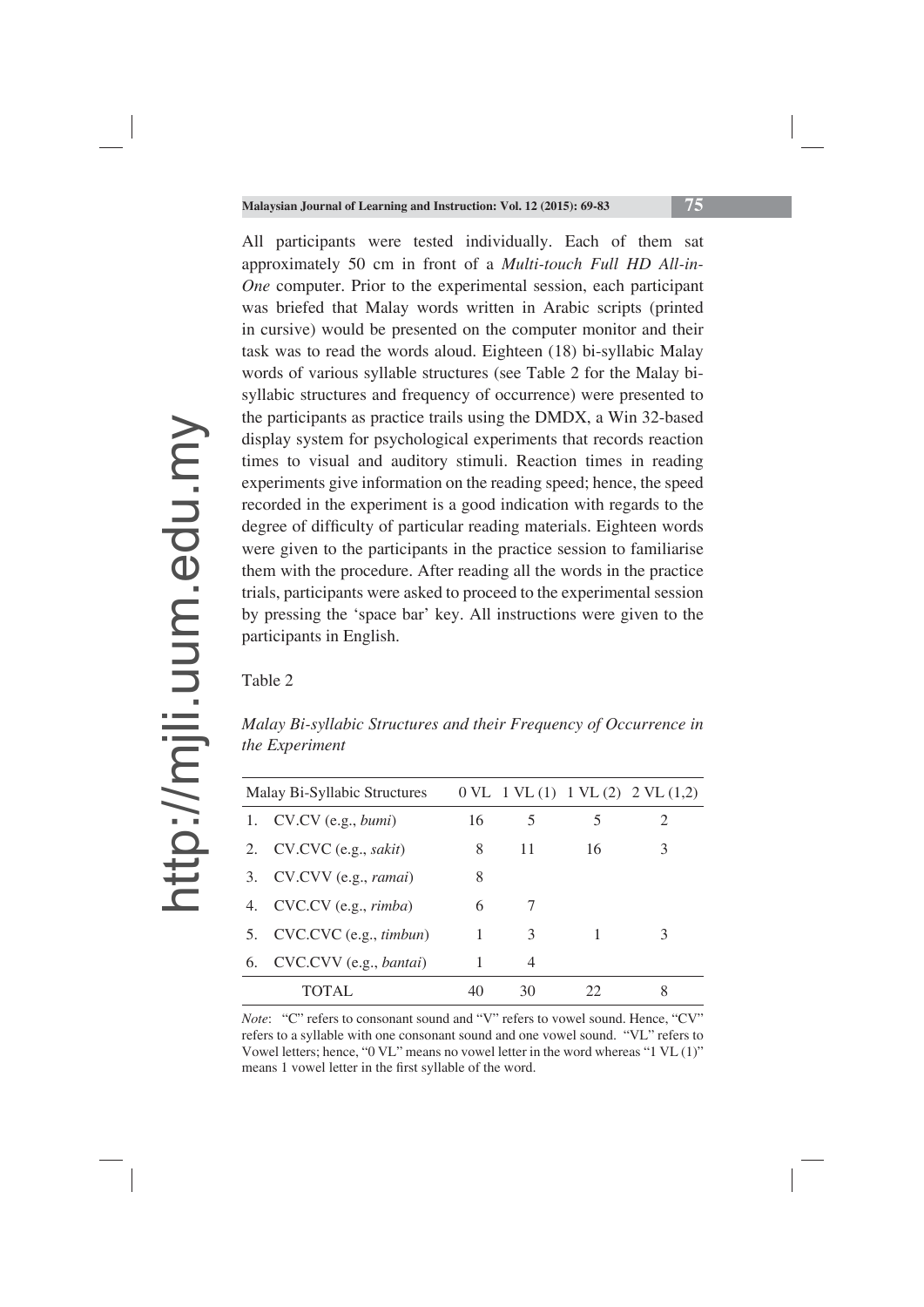The first part of the experiment involved reading aloud 100 Malay bi-syllabic words in two different forms. The first form consisted of Malay bi-syllabic words written without vowel diacritics, whereas the second form consisted of the same Malay bi-syllabic words but written with vowel diacritics. The words were taken from the same list of words that was used in a reading experiment that compared the difference in reading Malay words in the Arabic script with or without diacritics by Malay participants (Salehuddin & Winskel, 2014). Since there are Malay words that contain vowels that are non-existent in Arabic, careful selection was made to ensure that all the Malay words have only the three vowel sounds that exist in Arabic, namely, /a/, /i/ and /u/. The words include "silau" (سيلاو), "rambai" (الرمباي), "tukar" (بقوكر), and "santan" (سنتن). The presentation of Malay words in the Arabic script of Malay with diacritics was based on the proposition put forward by Salehuddin (2013), where vowel diacritics were added to all syllables in the bi-syllabic words, regardless of whether the respective syllables have a vowel letter or otherwise; for example, '''پيپلَاو ''' (silau'), ''رَمَبَاي'' ('rambai'), ''شُوكَر'' ('tukar) and "سَنتَن" ('santan'). The presentation of stimuli was randomised and mixed for both with and without diacritics, with different order for each participant. After the 100<sup>th</sup> stimulus, a page with the instruction "Press the space bar key to continue" written on it appeared on the monitor. The experimental session resumed once the participants pressed the 'space bar' key. The entire experimental session lasted for about 20 minutes for each participant.

The second part of the experiment involved the same 100 Malay bi-syllabic words, but now, written in the Romanised script. There was no break in between the first and second parts of the experiment. This part lasted for about 10 minutes for each participant.

## **RESULTS**

Accuracy of reading was measured through the participants' mean proportion of correct responses; whereas the speed of reading was measured through the participants' reaction times. The mean proportion of correct responses and reaction times are presented in Table 3.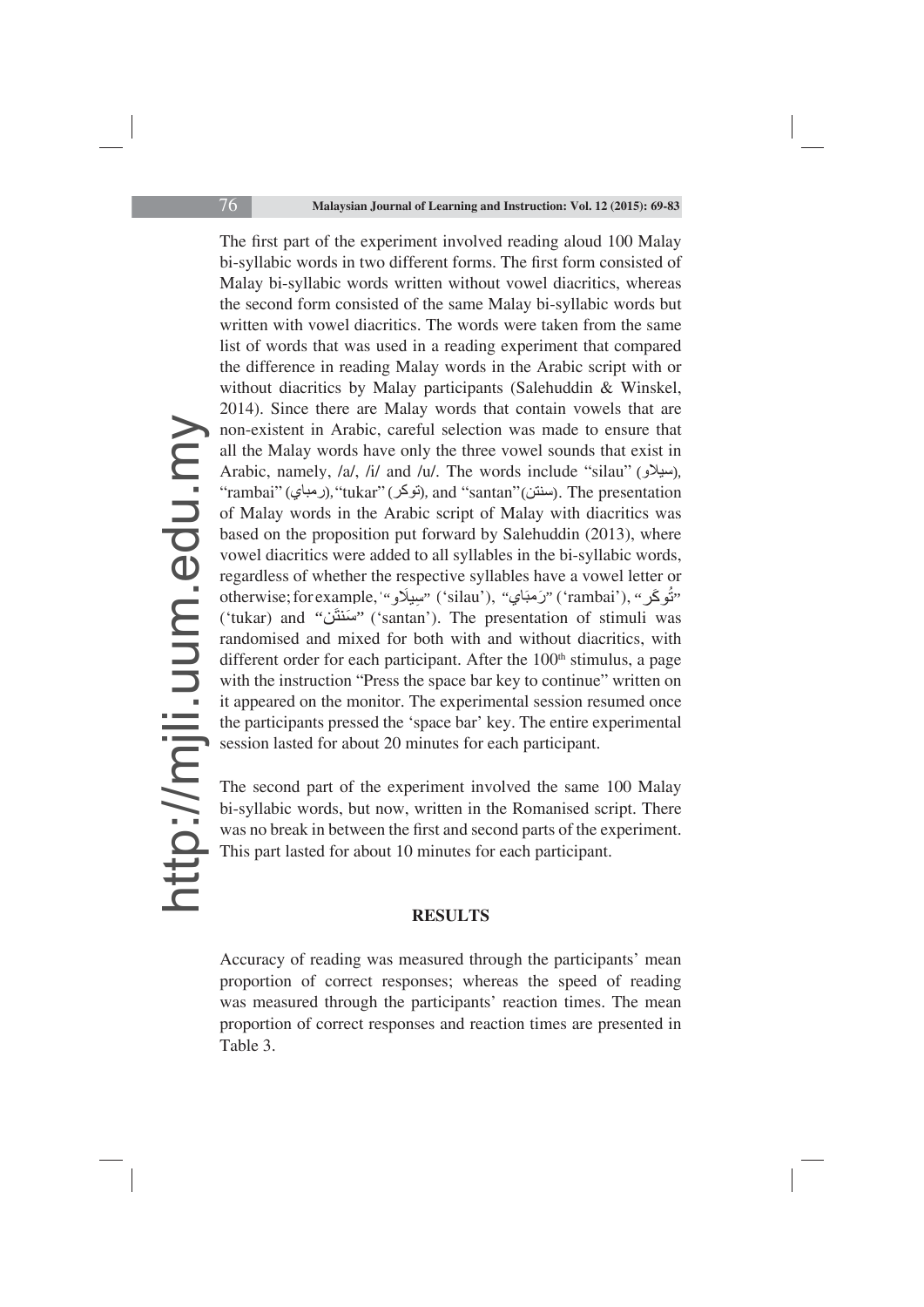#### Table 3

*Correct Responses (Mean Proportion) and Reaction Times (in Milliseconds) for Reading Malay in Arabic (With and Without Diacritics) and Romanised Scripts* 

|                   | Arabic Script<br>(Without Diacritics) |          | Arabic Script<br>(With Diacritics) |          | Romanised Script |          |
|-------------------|---------------------------------------|----------|------------------------------------|----------|------------------|----------|
| Preference        | Correct                               | Reaction | Correct                            | Reaction | Correct          | Reaction |
|                   | Response                              | Times    | Response                           | Times    | Response         | Times    |
| Without           | .70                                   | 792      | .84                                | 870      | .73              | 774      |
| <b>Diacritics</b> | (.05)                                 | (72)     | (.08)                              | (101)    | (.08)            | (90)     |
| With              | .62                                   | 672      | .77                                | 792      | .85              | 681      |
| <b>Diacritics</b> | (.08)                                 | (35)     | (.06)                              | (47)     | (.14)            | (96)     |

*Note*: (a). 0.70 means that for every stimuli that appeared without diacritics, those who prefer Arabic script without diacritics than with diacritics gave .70 correct responses.

*Note* : (b). Standard Deviations are in Parentheses.

Two repeated analyses of variance (ANOVA) were conducted for proportion of correct responses and reaction times. Script Type (without diacritics, with diacritics, Romanised) was a within subjects factor and Preferred Script Type (with diacritics, without diacritics) was a between subjects factor.

The ANOVA on the Correct Response data showed a main effect of Script Type ( $F(2, 20) = 14.94$ ,  $p < .001$ ,  $\eta_{p}^{2} = .599$ ). There was no significant effect of Script Preference  $(p > .8)$ . This means that those who prefer to read Malay in the Arabic script did not perform differently. However, there was a significant interaction between Script Preference and Script Type  $(F(2, 20) = 7.01, p <$ .01,  $\eta_{p}^{2}$ =.443). Paired sampled *t*-tests were conducted. As can be observed in Figure 1, Arabic speakers were more accurate in reading words in the Arabic script of Malay with diacritics than without diacritics  $(t(11) = 7.73, p < .001)$ . They were also more accurate when reading words in Romanised script than in the Arabic script of Malay without diacritics  $(t(11) = 2.70, p < .05)$ . However, the difference between reading the Arabic script of Malay with diacritics and the Romanised script was not significant  $(p > .6)$ .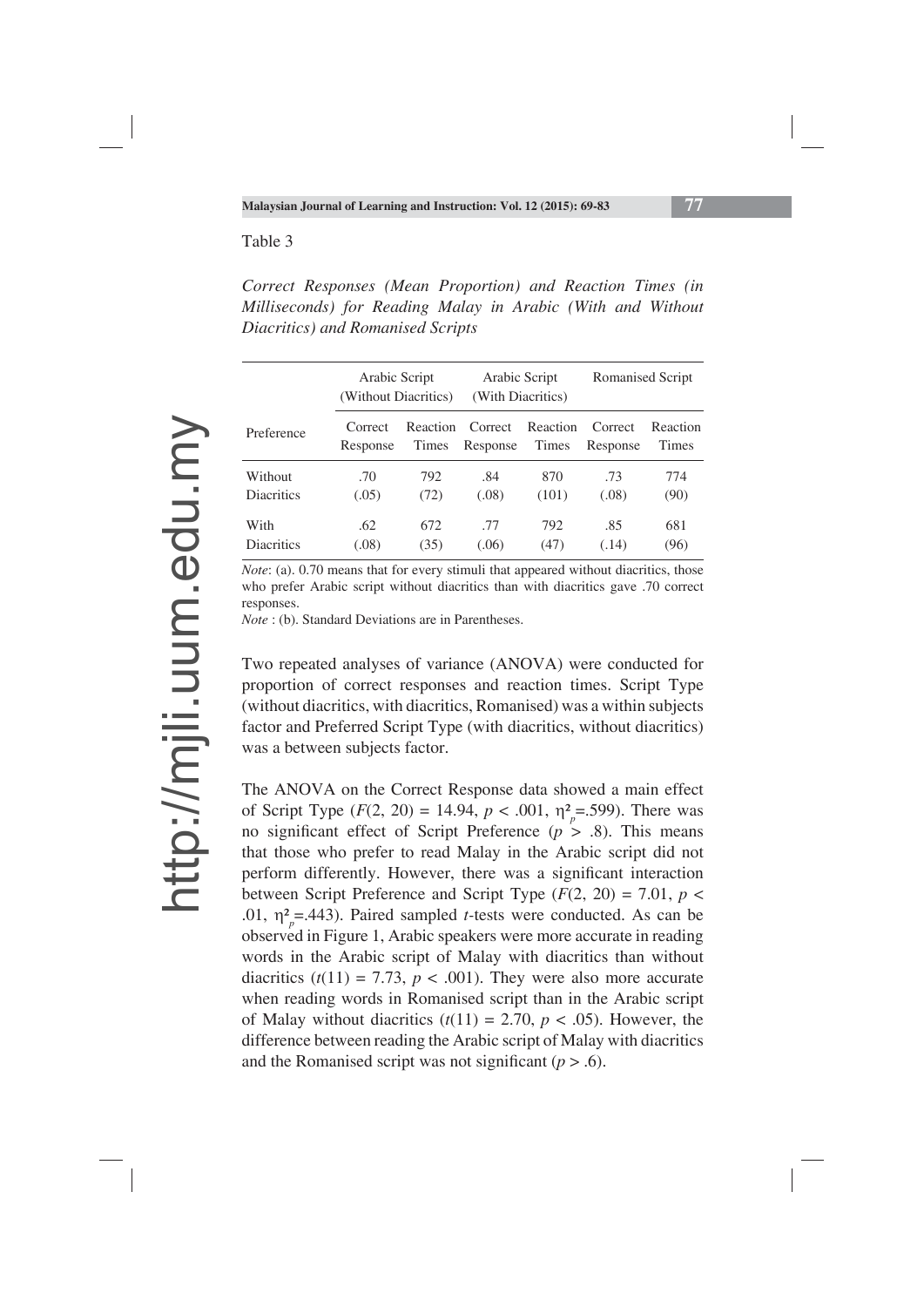

The ANOVA on the Reaction Times data showed a main effect of Script Type ( $F(2, 20) = 10.97$ ,  $p = .001$ ,  $\eta_{p}^{2} = .523$ ). There was a significant effect of Script Preference  $(F(1, 10) = 7.96, p < .05,$  $\eta_{\rho}^2$ =.443); however, there was no significant interaction between Script Preference and Script Type (*p* > .7). Paired sampled *t-*tests were conducted. As can be seen in Figure 2, Arabic speakers were faster in reading words in the Arabic script of Malay without diacritics  $(t(11) = 7.74, p < .001)$  and in Romanised scripts  $(t(11)$  $= 3.65, p < .01$ ) than reading words in the Arabic script of Malay with diacritics. However, the difference in the reaction times when reading the Arabic script of Malay without diacritics and Romanised script was not significant  $(p > .9)$ .

#### **DISCUSSION AND CONCLUSION**

The similarities in the form, orientation and presentation of the Malay words in the experiment with the Arabic words were noticeable. As hypothesised, Arabic first language speakers are not expected to face difficulty when reading Malay words in the Arabic script of Malay. However, not all results are as predicted.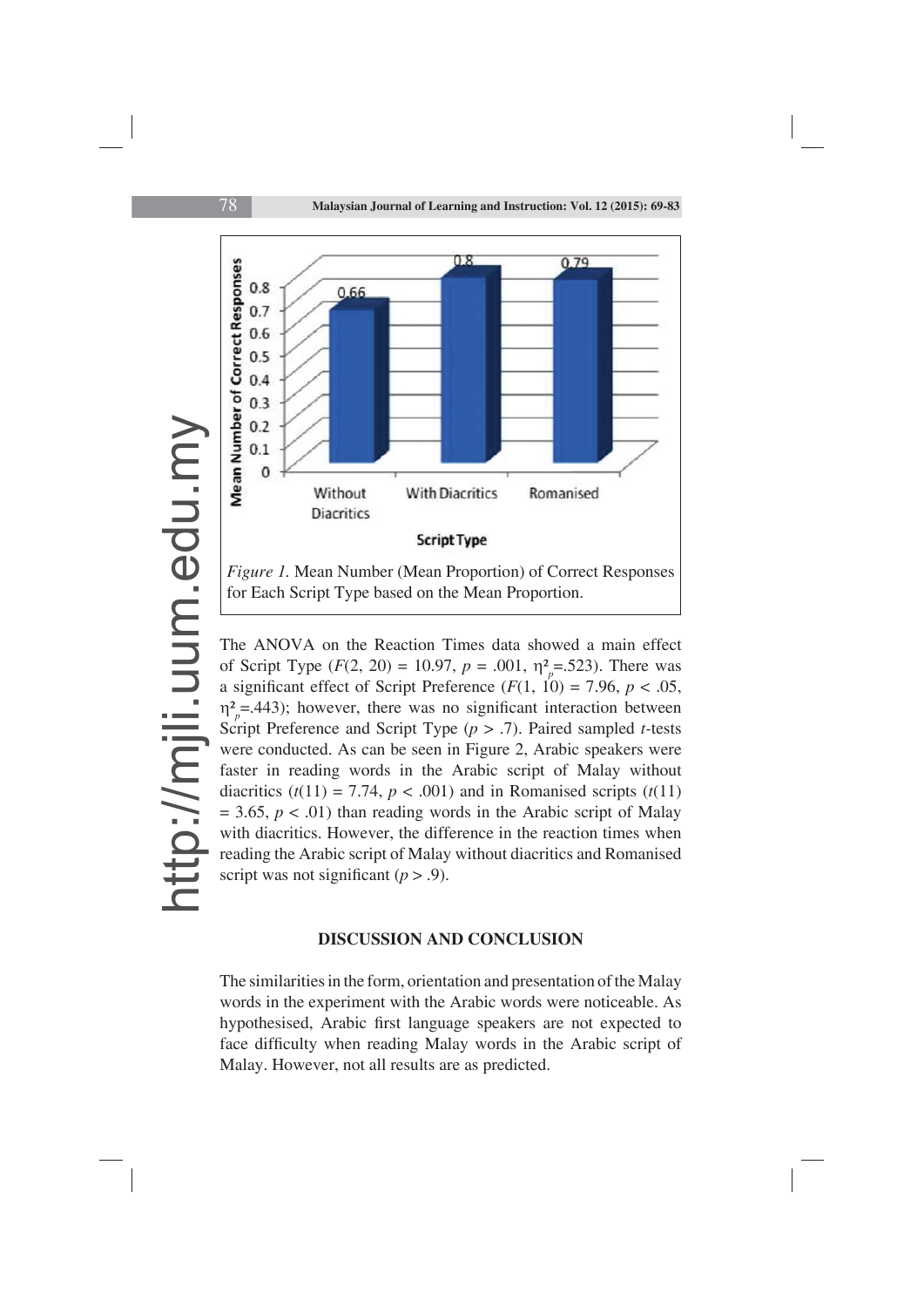

First language speakers of Arabic read Malay words more accurately when reading Malay words in the Arabic script of Malay with diacritics than when reading without diacritics. This supports the hypothesis that diacritics facilitate reading of Malay words in the Arabic script of Malay. However, the hypothesis that Arabic first language speakers will read Malay in the Arabic script more accurately in comparison to the Romanised script is not supported. Instead, the Arabic first language speakers performed significantly better when reading Romanised script than when reading the Arabic script of Malay without diacritics, despite the Romanised script being a secondary form of writing (in comparison to the Arabic script) which was learned through the English language, their second language. The Arabic first language speakers' accuracy in reading Malay in the Romanised script and in reading Malay in the Arabic script with diacritics was not significantly different. Such findings may suggest that reading Malay words in the Arabic script without diacritics, which is the current practice of reading the Arabic script of Malay in Malaysia, is a difficult process, even for Arabic first language speakers, who read the Arabic script much earlier than they read the Romanised script. This also supports the notion that reading without diacritics is cognitively more complex (Salehuddin, 2012) even for first language speakers of Arabic because of its deep orthographic nature.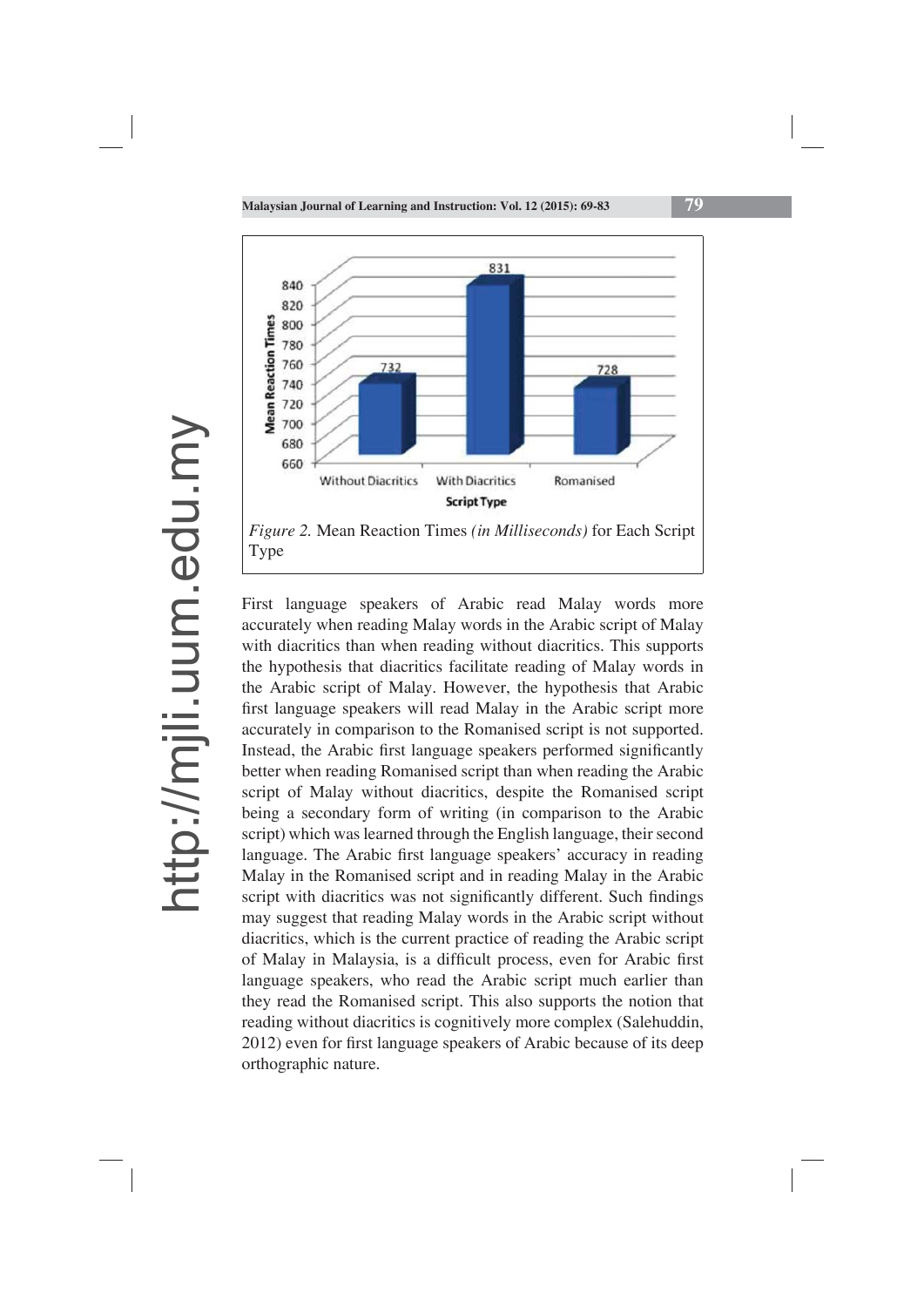Nevertheless, the hypothesis that Arabic first language speakers will read Malay in the Arabic script more accurately with faster reaction times in comparison to reading Malay in the Romanised script is not supported. This is because there is a one-to-one mapping between the Malay words they read and the sound they produce in both Romanised and Arabic scripts with diacritics. Arabic first language speakers make more mistakes in reading words without diacritics (e.g., "mata"(مات) was read as "mat"; "nazir" (بالمطن) was read as "nazar") partially because they do not have much access to the Malay lexicon, like they have to the Arabic lexicon.

With regards to the hypothesis that the first language speakers of Arabic will read Malay words with faster reaction times when the words are presented with diacritics than without diacritics, results reveal that Arabic speakers read Malay words in the Arabic script with diacritics significantly more slowly than they read Malay words in the Arabic script without diacritics and in the Romanised script. This suggests that while vowel diacritics facilitate Arabic first language speakers in reading Malay words in the Arabic script more accurately, the presence of the diacritics slows their reading. These contradicting findings from what was hypothesised earlier can be explained.

Diacritics in Arabic texts are often removed in texts meant for advanced readers. However, the diacritics are maintained in the Qur'an, the Holy Scripture for the Muslims, to ensure accuracy in reading it. Hence, adult Arabic speakers would typically encounter Arabic scripts with diacritics only when reading the Qur'an. Being the Holy Scripture, the act of reading the Qur'an has to be done accurately. Hence, regardless of what the first language of the reciters is, those who read the Qur'an will be more likely to recite it slowly. Since the first language speakers of Arabic in this study are all Muslims, they are more likely to have been conditioned to read the Qur'an carefully. Since the presence of the vowel diacritics in the Malay words in the Arabic script may make the Malay words look more like Qur'anic words rather than Malay words, the first language speakers of Arabic tended to read the Malay words with diacritics more carefully, and hence, more slowly.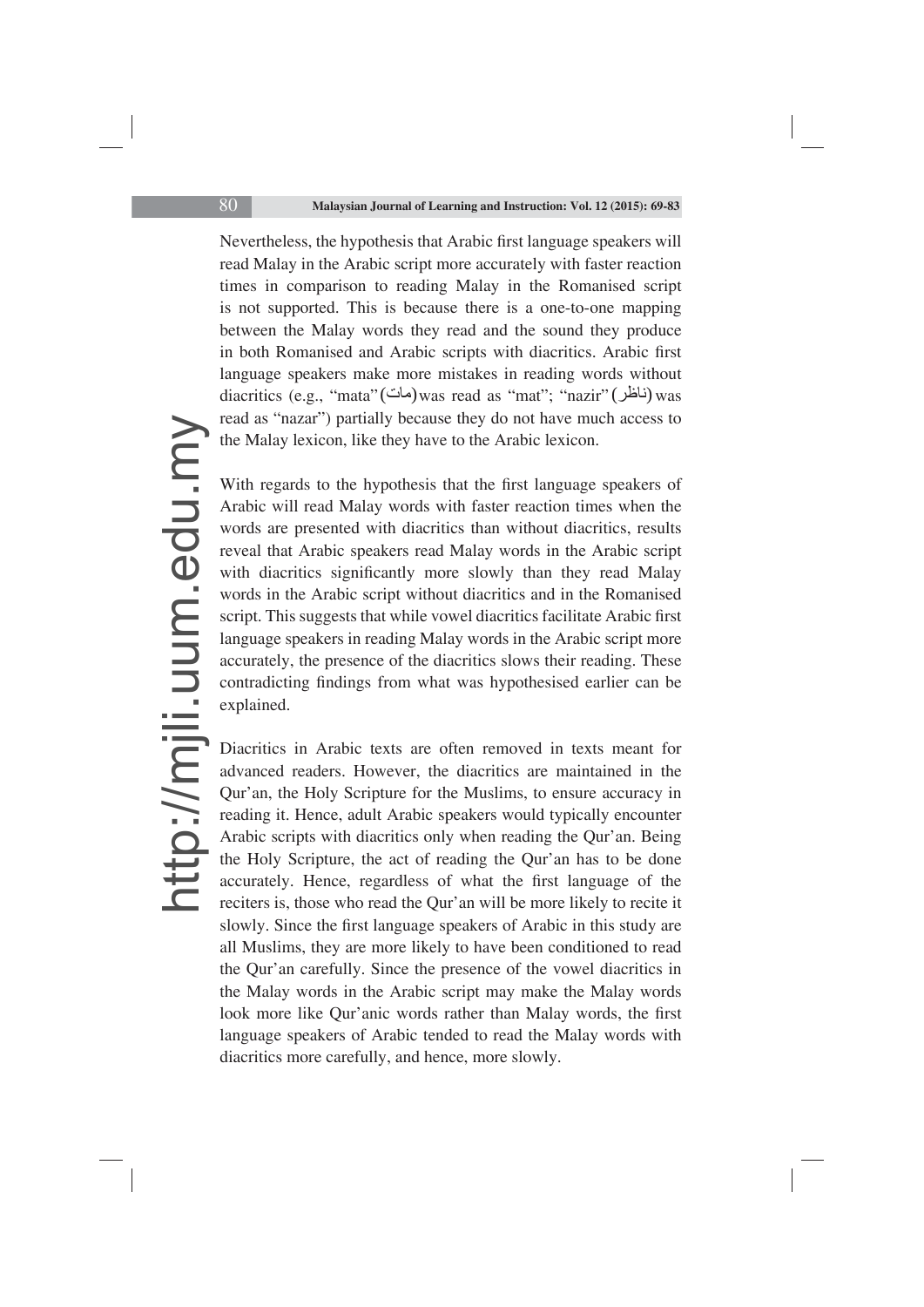The Arabic script for the Malay language is considered to be cognitively complex because of its inconsistency in terms of whether it is a 'shallow' orthography or a 'deep' orthography within the same reading material. To illustrate, vowel /a/ in the Malay word '*mama*' is manifested in the letter '*alif*' (i.e., ' ') in both syllables (i.e., 'ماما'); yet, the letter '*alif'* is not manifested in the first syllable (i.e., ماها<sup>)</sup>; yet, the letter '*alif'* is not manifested in the first syllable of '*katil'* (i.e., 'كتيل'), in the second syllable of '*jasa*' (i.e., 'حاسن'), and in neither syllables of *'tamak*' (i.e., 'صلحه').

The Arabic first language speakers also show that they were able to read Malay words in the Romanised script better than they were able to in the Arabic script without diacritics. This is because as mentioned earlier, the Romanised script of Malay is more transparent than the Arabic script of Malay (Salehuddin, 2012). The Arabic first language speakers also read Malay in the Romanised script as accurately as they read Malay in the Arabic script with diacritics. This is because when vowels are manifested in the form of diacritics in the Arabic script of Malay, reading the Malay words appears to be a more 'scaffolded' reading task for the Arabic first language speakers. The presence of vowel diacritics helped them to decide which vowel phoneme should be used to make up a particular syllable, particularly when the words were not familiar to them. The presence of vowel diacritics in this sense may function as a 'scaffolding' instrument which helped the Arabic first language speakers to read the Malay words more accurately, particularly when reading words they had never heard of.

The small number of subjects and words in the current study may not justify the claims made in this manuscript. The same goes with the small number of words used in this study. Nevertheless, this study may be a good indicator to educators who teach Malay as a foreign language, particularly when their learners are adult learners. Being mature learners does not mean they need less assistance in becoming more proficient speakers of the target language. Scaffolding, although more likely to be discussed in research on child development, is still needed by mature learners. Educators can scaffold these learners by making use of items that the learners are more familiar with, especially at the early stages of learning.

With regards to the current study, educators teaching Malay to first language speakers of Arabic may introduce new Malay words not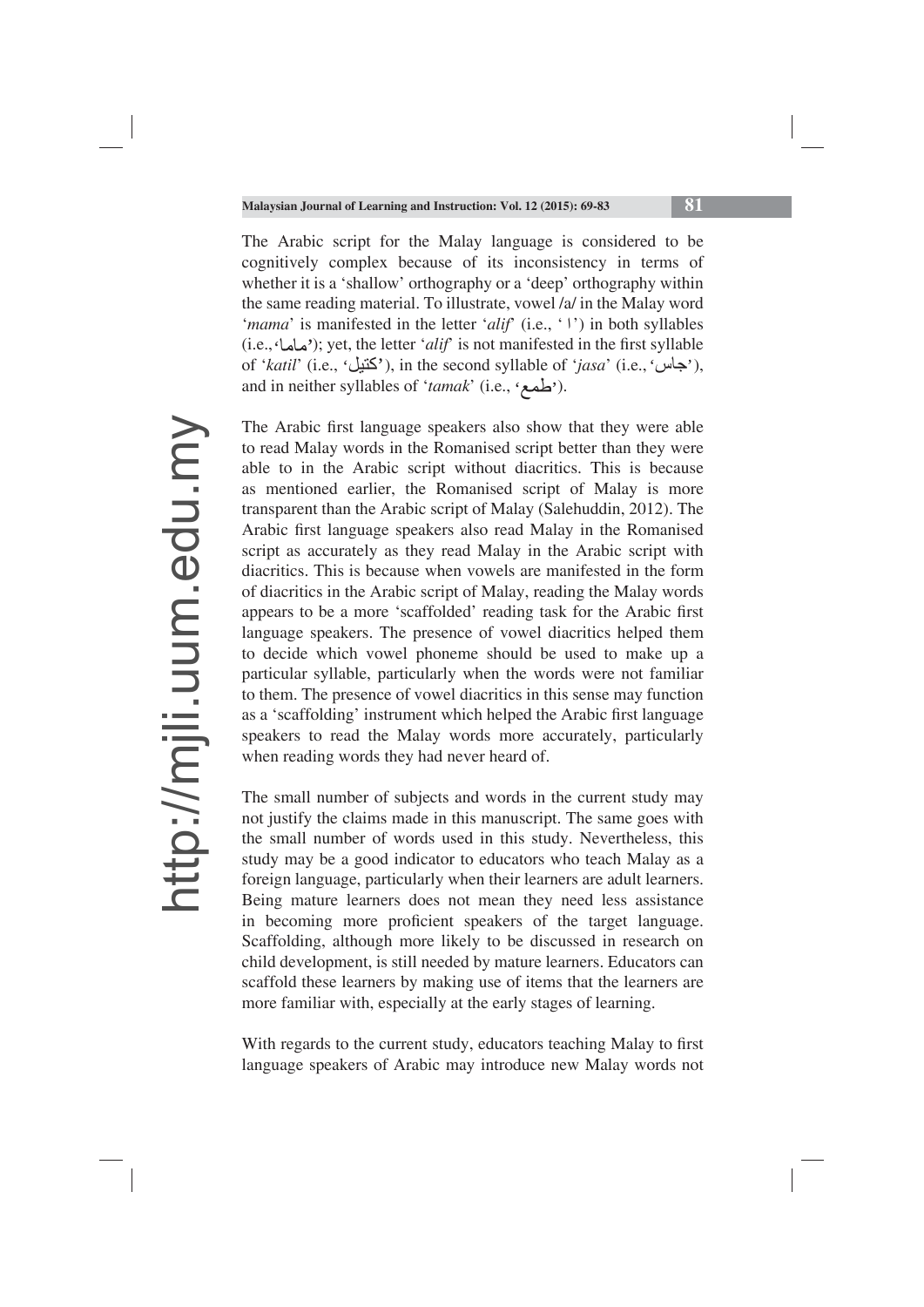only in the Romanised script, but also in the Arabic script – a script that the learners are more familiar with, to scaffold the learners. After writing the Malay words in the Romanised script, educators could scaffold the learners by writing the same Malay words in the Arabic script; first, with diacritics. These Malay words in the Arabic script with diacritics will act as a special platform that can temporarily support the learners in their initial stage of reading Malay. Later, when the learners are familiar with how the words should be read, the diacritics (the temporary platform) can be removed, so that the Malay words in the Arabic script are now written without diacritics. This more familiar script can be used in lessons until the Malay words are firmly established in the learners' mental lexicon.

#### **ACKNOWLEDGEMENTS**

The authors would like to thank the Ministry of Education Malaysia, for funding the ERGS/1/2011/SSI/UKM/02/5 research entitled *Exploring the Cognitive and Perceptual Processes in Reading*. Special gratitude also goes to all 12 postgraduate Arabic first language speakers of Universiti Kebangsaan Malaysia who participated in the study.

#### **REFERENCES**

- Abu-Rabia, S. (2002). Reading in a root-based morphology language: The case of Arabic. *Journal of Research in Reading, 25*(3), 299-309.
- Abu-Rabia, S., & Siegel, L. S. (2003). Reading skills in three orthographies: The case of trilingual Arabic-Hebrew-English-speaking Arab children. *Reading and Writing: An Interdisciplinary Journal*, *16*, 611-634.
- Ali, A.Y. (1934). *The Holy Quran: Translation and commentary*  (2nd ed.). America: American Trust Publication.
- Gass, S. M. & Selinker, L. (2008). *Second language acquisition* (3rd ed.) New York: Routledge.
- Harris, M. (2008). *Exploring developmental psychology: Understanding theory and methods*. Los Angeles: Sage Publications.